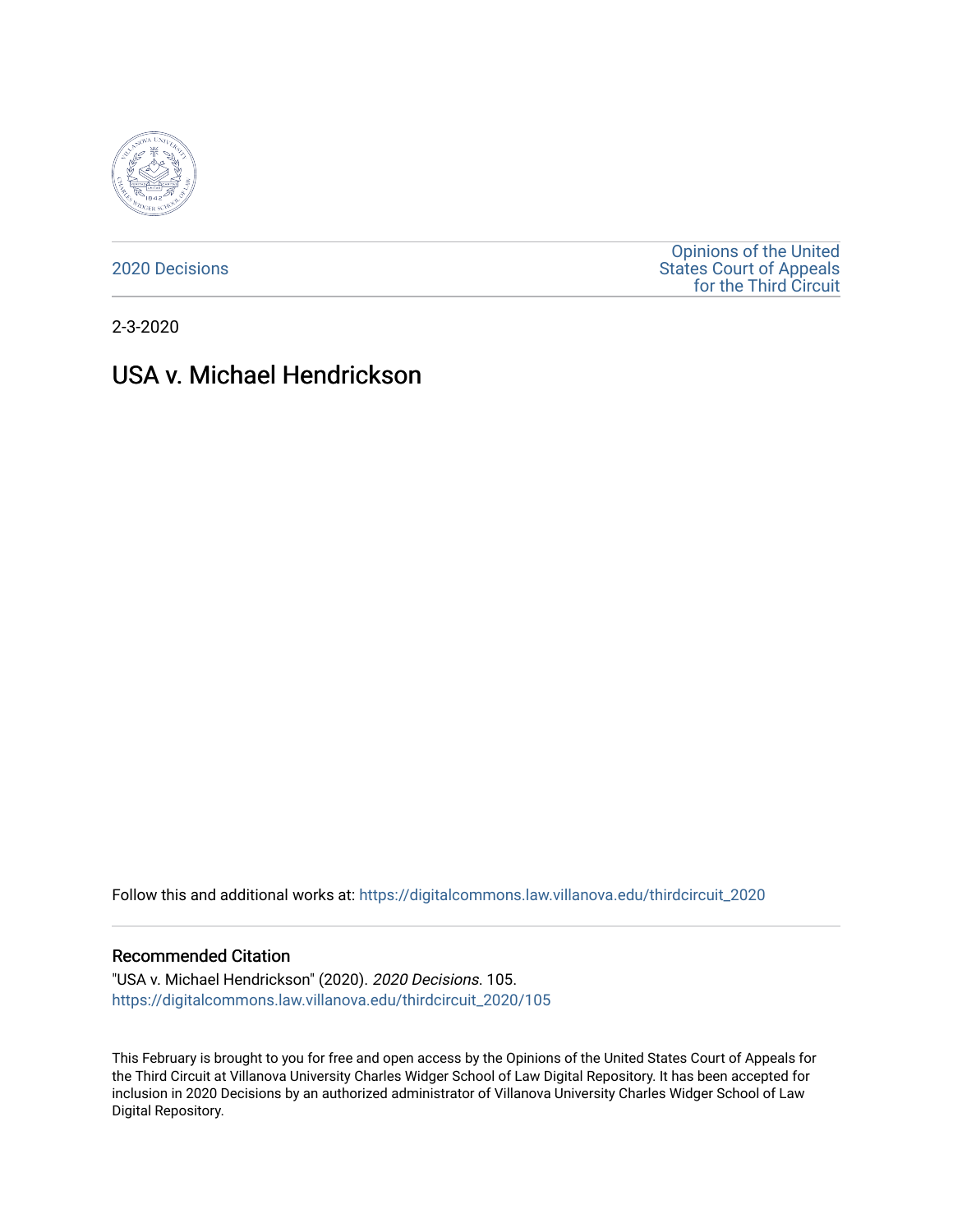### **PRECEDENTIAL**

# UNITED STATES COURT OF APPEALS FOR THE THIRD CIRCUIT

\_\_\_\_\_\_\_\_\_\_\_\_\_\_

No. 19-1843 \_\_\_\_\_\_\_\_\_\_\_\_\_\_

UNITED STATES OF AMERICA

v.

MICHAEL HENDRICKSON, Appellant

APPEAL FROM THE DISTRICT COURT OF THE VIRGIN ISLANDS (D.C. No. 3-18-cr-00034-001) District Judge: Hon. Curtis V. Gomez

\_\_\_\_\_\_\_\_\_\_\_\_\_\_

\_\_\_\_\_\_\_\_\_\_\_\_\_\_

Submitted Pursuant to L.A.R. 34.1(a) December 13, 2019

 $\overline{\phantom{a}}$ 

Before: SMITH, Chief Judge, MCKEE, and SHWARTZ, Circuit Judges.

(Filed: February 3, 2020)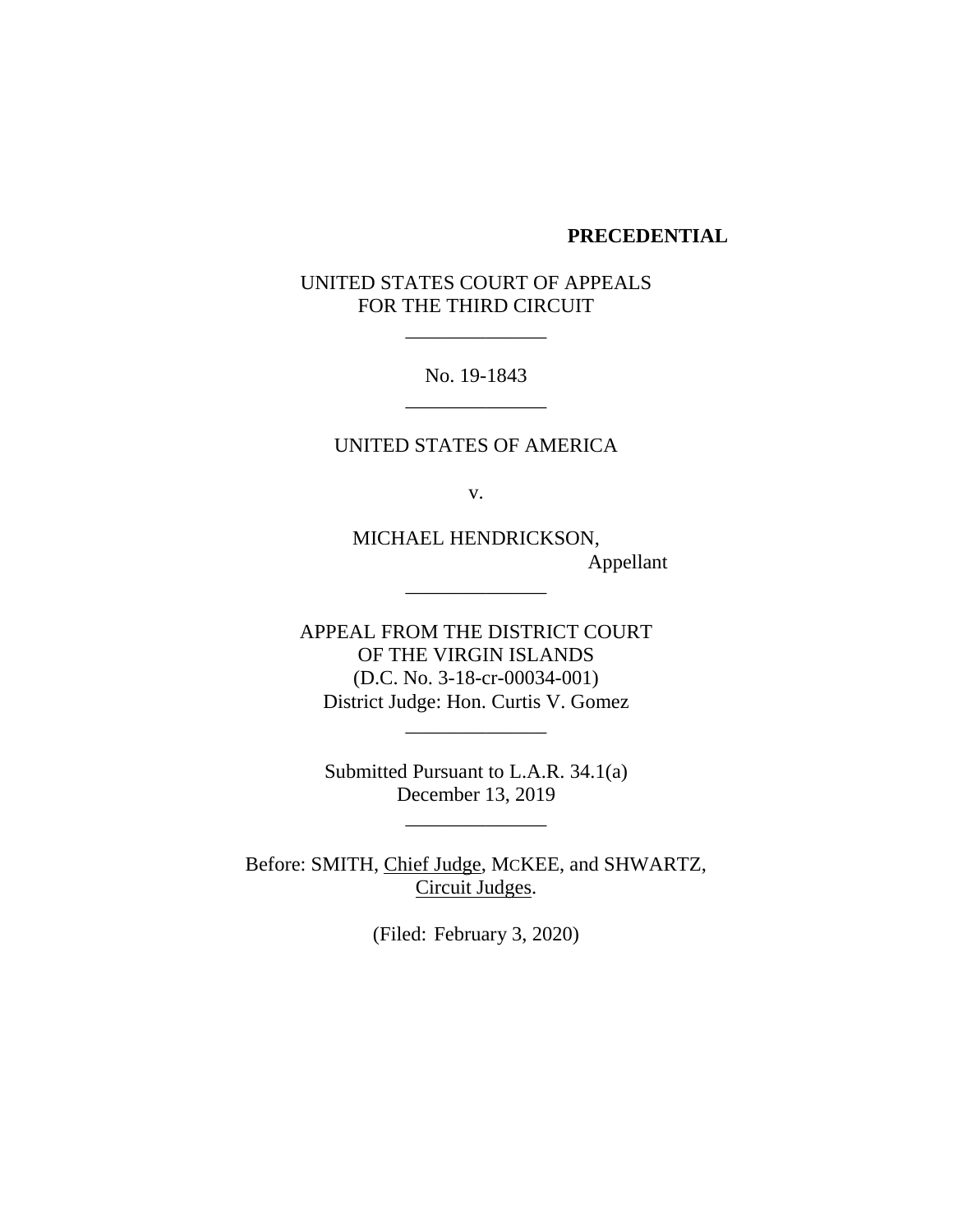# **OPINION** \_\_\_\_\_\_\_\_\_\_\_\_\_\_

\_\_\_\_\_\_\_\_\_\_\_\_\_\_

Everard E. Potter, I. Office of United States Attorney 5500 Veterans Drive United States Courthouse, Suite 260 St. Thomas, VI 00802

Counsel for Appellee

Melanie Turnbull Gabriel J. Villegas Office of Federal Public Defender 1336 Beltjen Road Suite 202, Tunick Building St. Thomas, VI 00802

Counsel for Appellant

## SHWARTZ, Circuit Judge.

Michael Hendrickson appeals his conviction for possession of contraband in prison, arguing that the evidence was insufficient to prove that he possessed a "prohibited object," 18 U.S.C. § 1791(a)(2), (d)(1)(F), or that he was an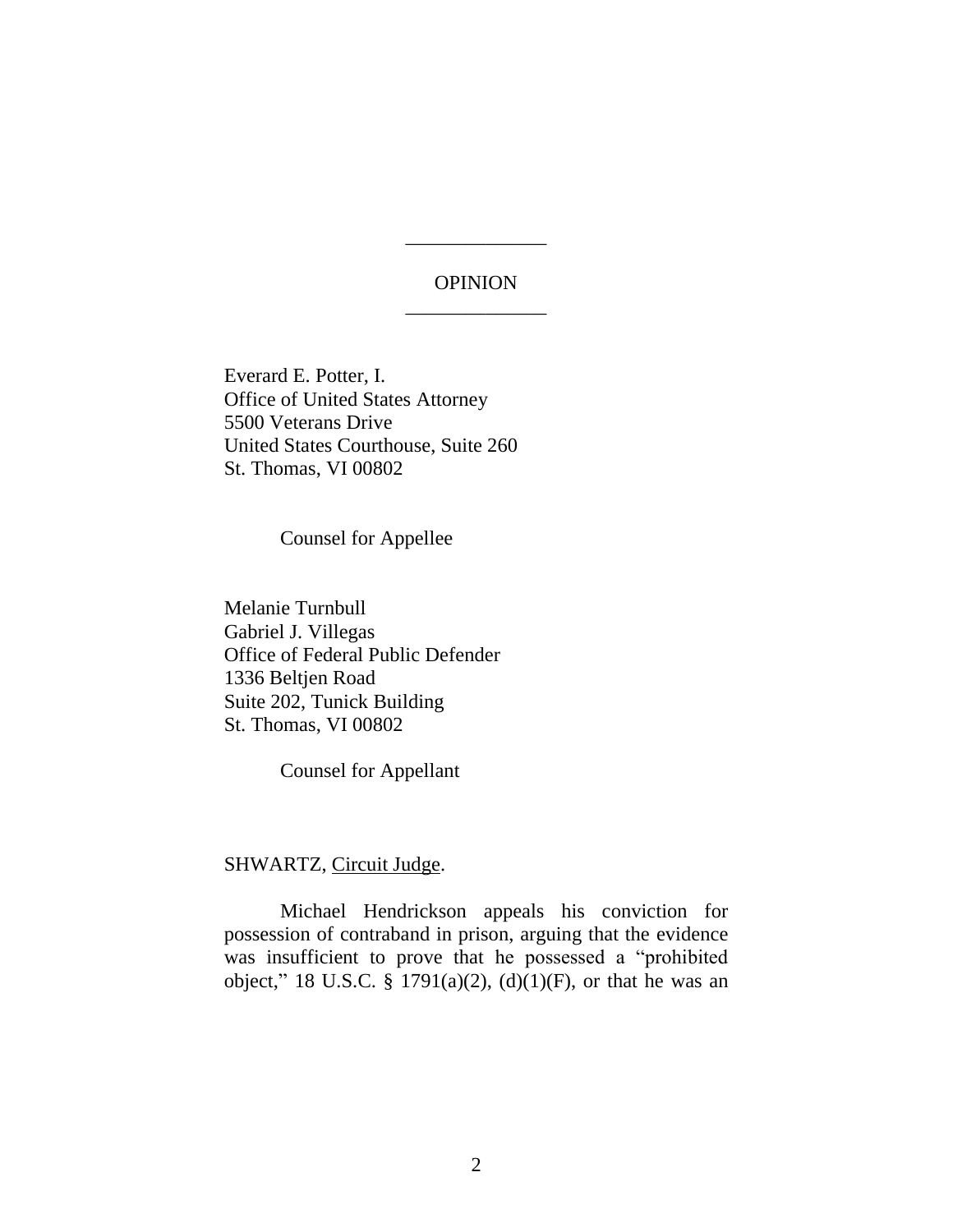"inmate of a prison," id.  $\S 1791(a)(2)$ , (d)(4). Because the evidence was sufficient, we will affirm.

I

Hendrickson was a pretrial detainee held on territorial charges in the custody of the Virgin Islands Bureau of Corrections ("BOC"). The facility where Hendrickson was held houses both federal and territorial offenders, based on an agreement that the BOC has with the United States Marshals Service ("USMS").

During a routine pat-down, a corrections officer found a cell phone in Hendrickson's pocket. When the phone was activated, it displayed an AT&T logo and asked for a password. The phone, however, was missing its SIM card, a removable chip that allows the phone to connect to a cellular network. Without the SIM card, the phone was unable to receive calls and could make calls only to 911. Hendrickson told the corrections officer that he had been using the phone as "an MP3 player," a device used to play music. App. 109. Because the phone was password-protected, the Government did not search the phone for text messages, emails, or other data.

A jury found Hendrickson guilty of possession of prison contraband under 18 U.S.C. § 1791(a)(2). The District Court denied Hendrickson's motions for a judgment of acquittal under Federal Rule of Criminal Procedure 29. Hendrickson appeals.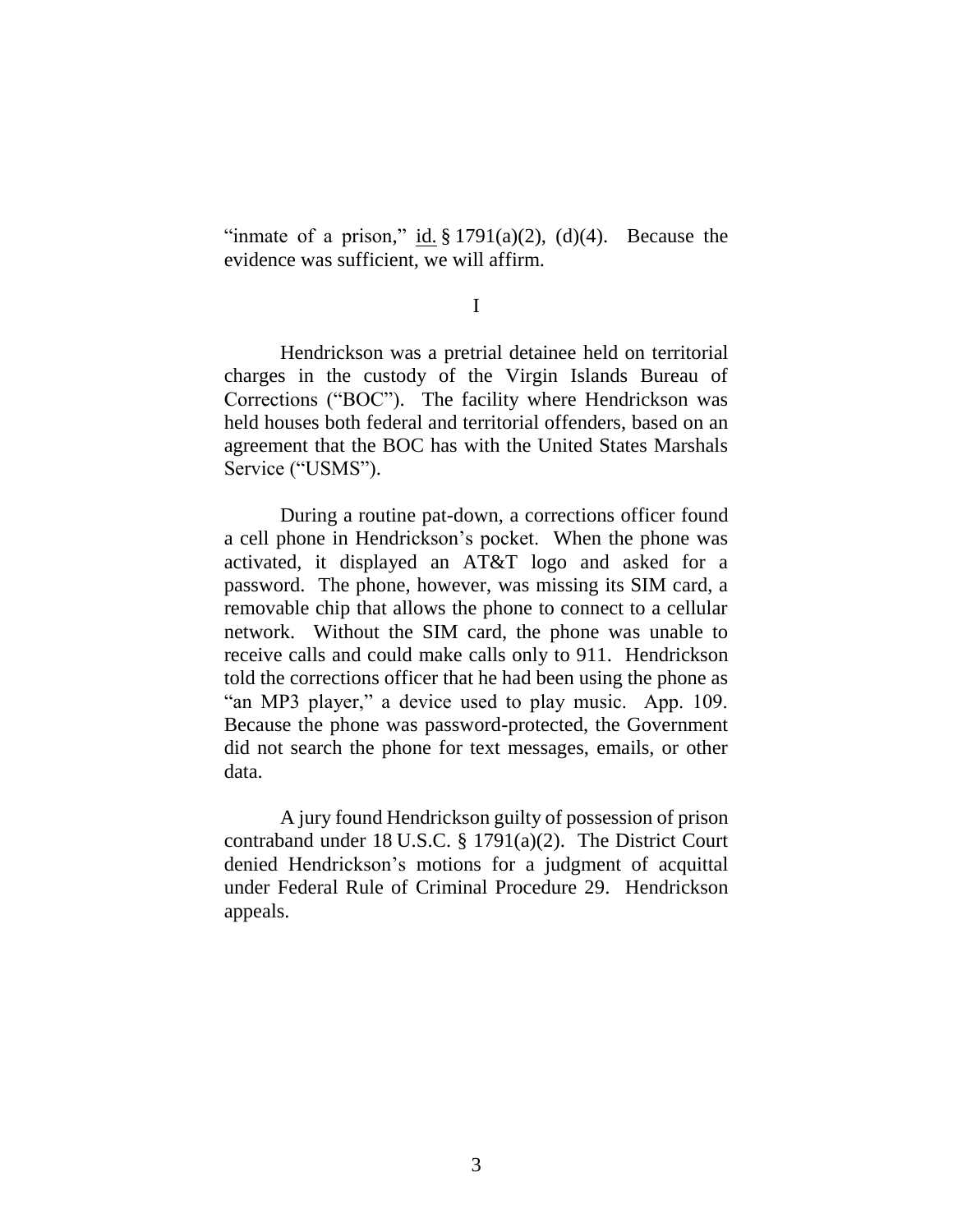$II<sup>1</sup>$ 

Hendrickson challenges the sufficiency of the evidence underlying his conviction, 2 arguing that no reasonable juror could find that (1) the phone he possessed was a "prohibited object," 18 U.S.C. § 1791(a)(2), (d)(1)(F), or (2) he was "an

<sup>&</sup>lt;sup>1</sup> The District Court had jurisdiction under 18 U.S.C. § 3241 and 48 U.S.C. § 1612. We have appellate jurisdiction under 28 U.S.C. § 1291.

<sup>2</sup> We review a sufficiency challenge de novo. United States v. Pavulak, 700 F.3d 651, 668 (3d Cir. 2012). When deciding such a challenge, we apply a "particularly deferential standard of review." United States v. Dent, 149 F.3d 180, 187 (3d Cir. 1998). We review the record "in the light most favorable to the prosecution to determine whether any rational trier of fact could have found proof of guilt[] beyond a reasonable doubt." United States v. Caraballo-Rodriguez, 726 F.3d 418, 430 (3d Cir. 2013) (en banc) (alteration in original). "We do not weigh evidence or determine the credibility of witnesses in making this determination." United States v. Gambone, 314 F.3d 163, 170 (3d Cir. 2003). Rather, we view the evidence as a whole and "ask whether it is strong enough for a rational trier of fact to find guilt beyond a reasonable doubt." Caraballo-Rodriguez, 726 F.3d at 430.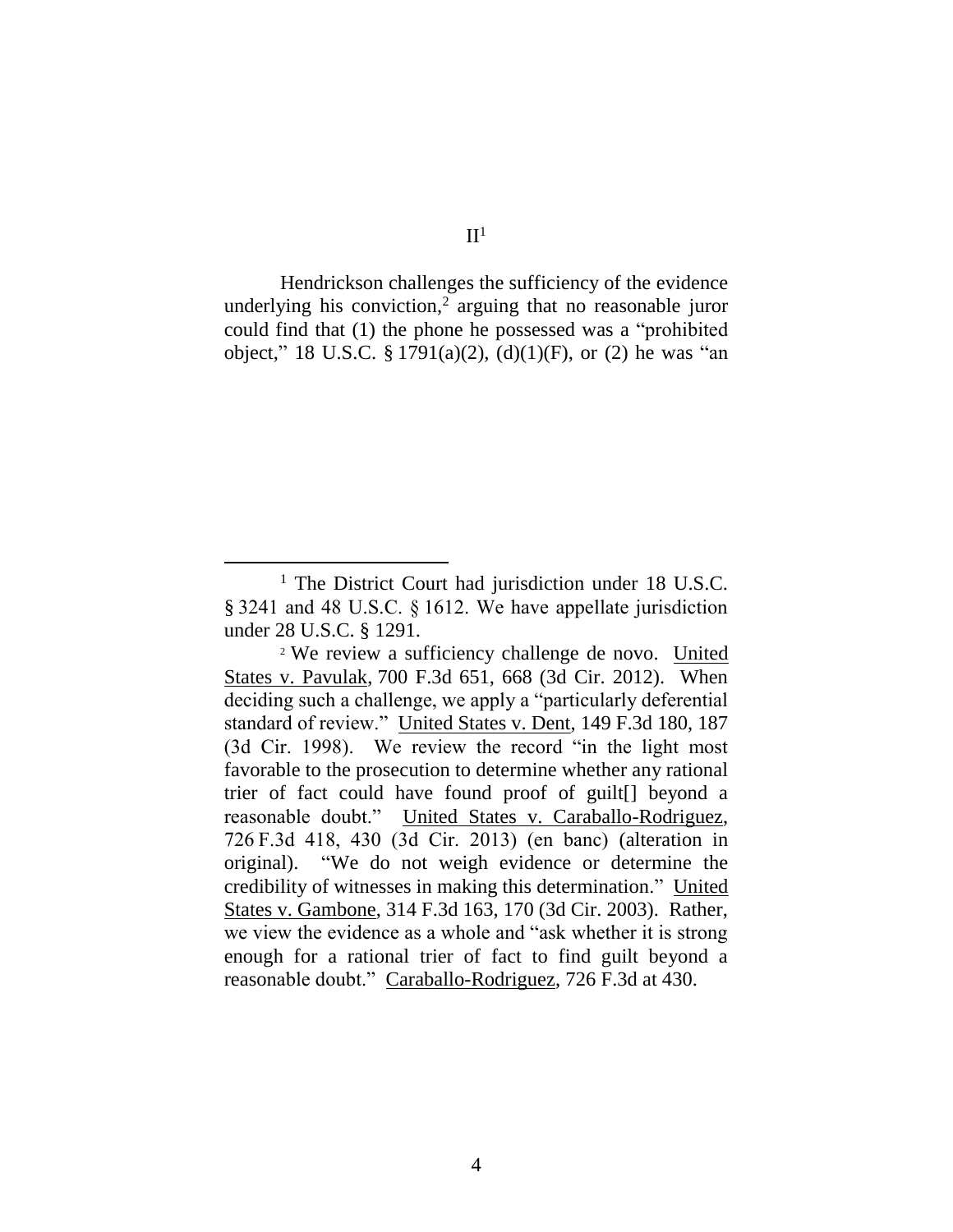inmate of a prison," id.  $\S 1791(a)(2)$ , (d)(4). Both claims lack merit.

### A

### 1

The prison-contraband statute, 18 U.S.C. § 1791, provides, in relevant part, that "[w]hoever . . . being an inmate of a prison . . . possesses . . . a prohibited object . . . shall be punished" as provided in the statute.  $18 \text{ U.S.C.} \$   $1791(a)(2)$ . "[P]rohibited object[s]" include "a phone or other device used by a user of commercial mobile service (as defined in section 332(d) of Title 47) in connection with such service." Id. § 1791(d)(1)(F). Section 332 is part of the Communications Act. The Act defines a "commercial mobile service" as, generally speaking, a for-profit service that provides wireless access to the network of ten-digit telephone numbers used by most phones in North America.<sup>3</sup> See 47 U.S.C.  $\S 332(d)(1)$ (defining "commercial mobile service" as a "mobile service ... that is provided for profit and makes interconnected service available" to the public or other large group of users); id. § 153(33) (defining "mobile service" as "a radio communication service" carried on between various stations or receivers); id. § 153(40) (defining "radio communication" as "the transmission by radio of writing, signs, signals, pictures, and sounds"); id. § 332(d)(2) (defining "interconnected service" as a "service that is interconnected with the public switched network"); Mozilla Corp. v. F.C.C., 940 F.3d 1, 36

<sup>&</sup>lt;sup>3</sup> We do not opine whether this is the exclusive type of service contemplated by the term "commercial mobile service" in the Communications Act.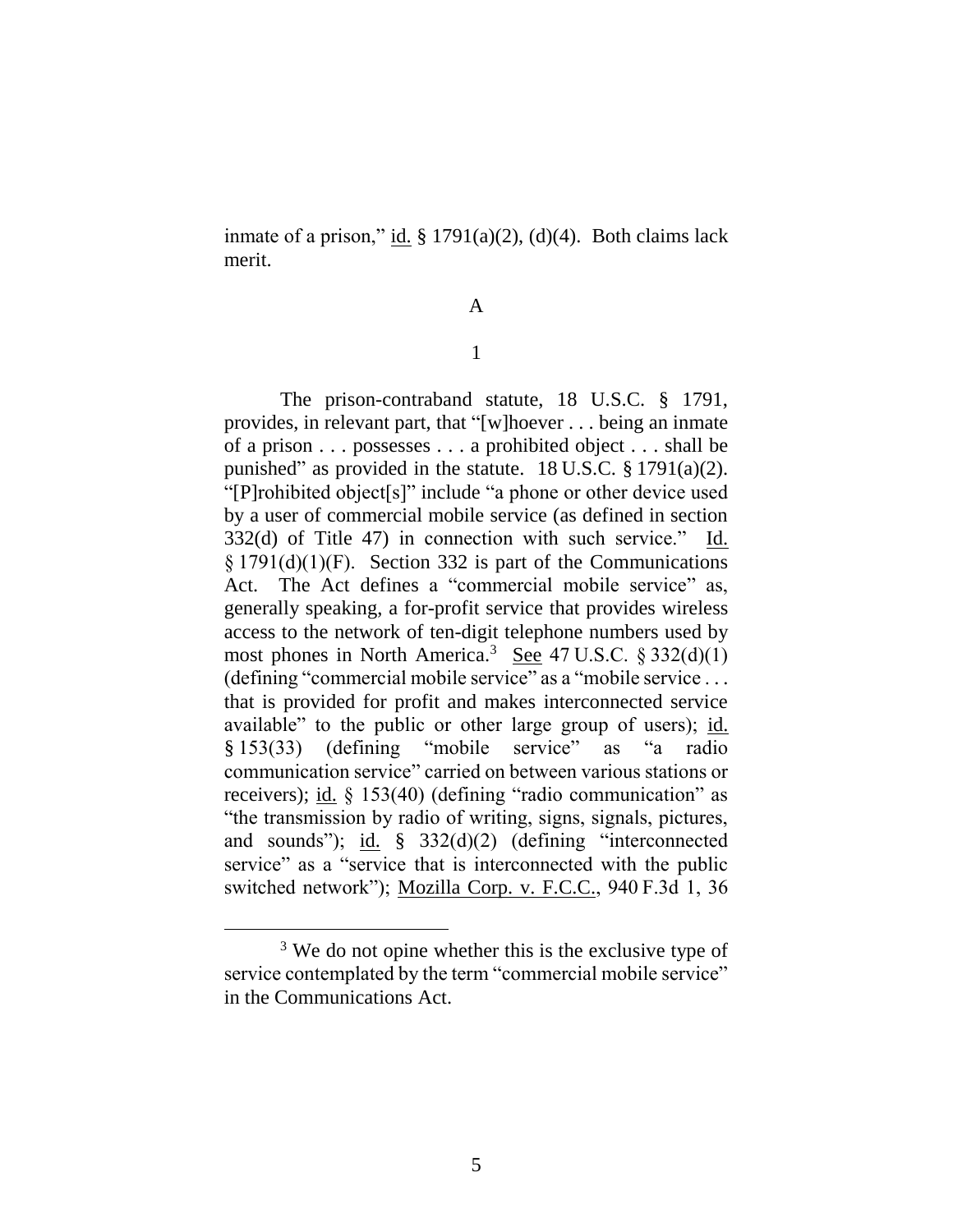(D.C. Cir. 2019) (noting that regulations have defined the "public switched network" as, broadly speaking, a network that provides access to the ten-digit, North American telephonenumbering system (citing In re Restoring Internet Freedom, 33 FCC Rcd. 311, ¶ 66)).

In this case, we must determine whether the item that Hendrickson possessed was a "phone or other device used by a user of a commercial mobile service . . . in connection with such service." 18 U.S.C. § 1791(d)(1)(F). Hendrickson argues that a phone is a prohibited object under this provision only if its commercial mobile service functions have previously been used and that his conviction should be reversed because there was no evidence that he ever used these functions. We disagree.

Hendrickson's argument depends on reading the word "used" in the phrase "phone or other device used by a user of commercial mobile service . . . in connection with such service," 18 U.S.C.  $\frac{1}{9}$  1791(d)(1)(F), to mean "previously used." Depending on the context, the past participle "used" can either (1) indicate the past tense of the verb "to use," meaning that the applicable "device" must be one that was previously used in connection with commercial mobile service, or (2) serve as an adjective to describe the type of device covered by the statute, meaning that the "device" must be one that is generally used in connection with commercial mobile service. See Bernal v. NRA Grp., LLC, 930 F.3d 891, 895 (7th Cir. 2019) (explaining that past participles can either "refer[] to a completed event" or "describe[] the present state of the nouns they modify," depending on context (citing Henson v. Santander Consumer USA Inc., 137 S. Ct. 1718, 1722 (2017);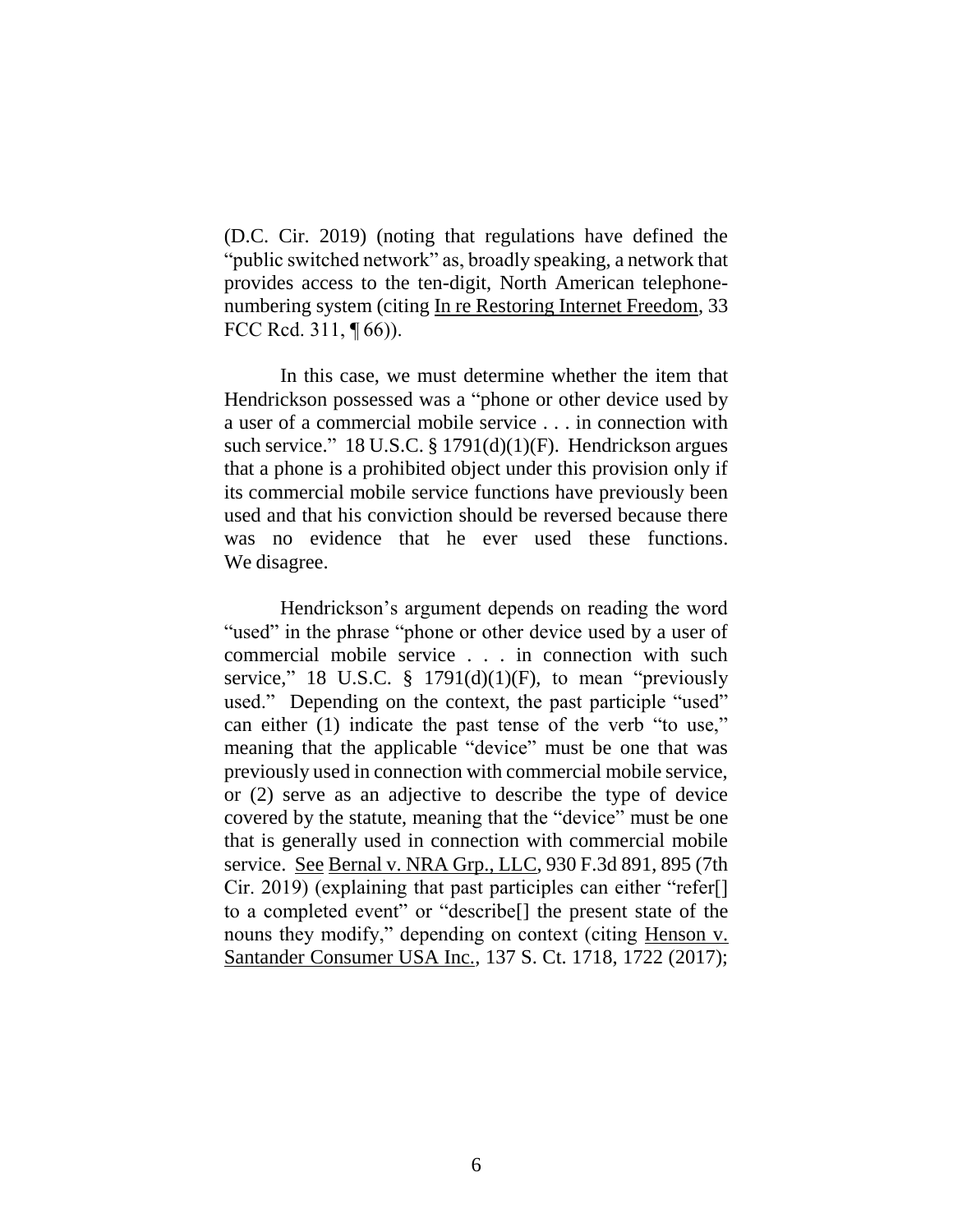Fla. Dep't of Revenue v. Piccadilly Cafeterias, Inc., 554 U.S. 33, 41 (2008))).

The indefinite article "a" in the phrase "a user" implies that the word "used" in  $\S 1791(d)(1)(F)$  is an adjective describing the type of "device" covered by the statute. 18 U.S.C.  $\frac{8}{9}$  1791(d)(1)(F). The indefinite article has a "generalizing force" on the noun that follows it, "user." Campos-Hernandez v. Sessions, 889 F.3d 564, 570 (9th Cir. 2018); see Am. Bus Ass'n v. Slater, 231 F.3d 1, 4-5 (D.C. Cir. 2000) (citing, inter alia, Blacks Law Dictionary 1477 (6th ed. 1990)). It indicates that the phrase "a user" refers to users generally, rather than to one particular user.See Shamokin Filler Co. v. Fed. Mine Safety & Health Review Comm'n, 772 F.3d 330, 336 (3d Cir. 2014) (explaining that the phrase "the coal mine" refers to one "particular place," whereas the phrase "a coal mine" refers to "a typical, paradigmatic, 'usual' coal mine" (quoting RNS Servs., Inc. v. Sec'y of Labor, 115 F.3d 182, 185 (3d Cir. 1997))); see also McFadden v. United States, 135 S. Ct. 2298, 2304 (2015) ("When used as an indefinite article, 'a' means '[s]ome undetermined or unspecified particular.'" (quoting Webster's New International Dictionary 1 (2d ed. 1954))); United States v. Alabama, 778 F.3d 926, 932-35 (11th Cir. 2015) (interpreting the article "a" as a synonym for "any"); cf. Garcia v. Sessions, 856 F.3d 27, 36 (1st Cir. 2017) ("As a matter of grammar, the word 'any' is not clearly more sweeping than is the word 'an.'"), cert. denied, 138 S. Ct. 2652 (2018). The reference to "a typical, paradigmatic" user, Shamokin Filler Co., 772 F.3d at 336, indicates that Congress was focused on how the device is typically or commonly used, not whether the device had previously been used. Thus, contrary to Hendrickson's argument,  $\S 1791(d)(1)(F)$  requires only that the applicable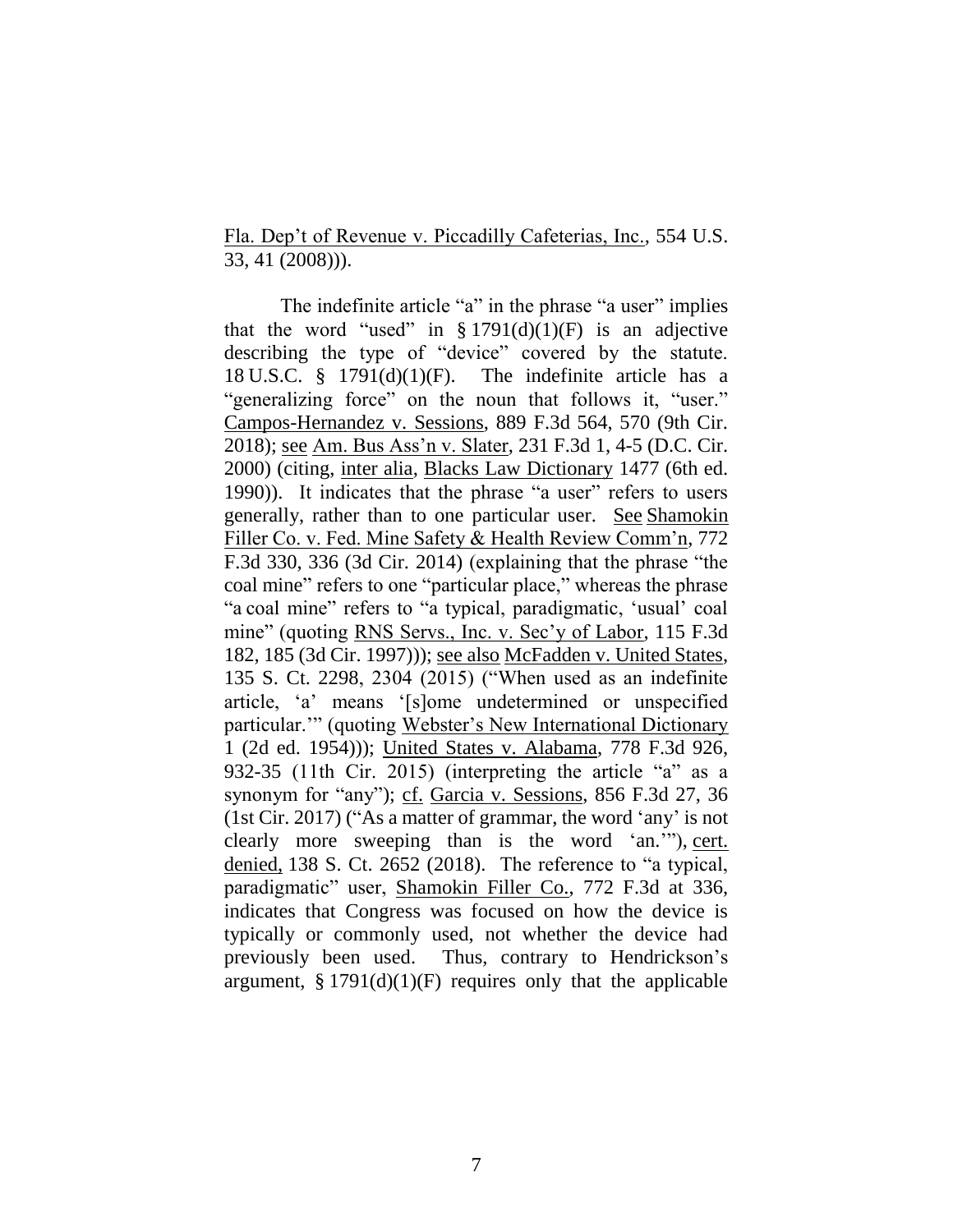device be one generally used for commercial mobile service. It does not require proof that the inmate—or anyone else actually used the device's commercial mobile service functions.<sup>4</sup>

<sup>&</sup>lt;sup>4</sup> We also conclude that the word "used" is an adjective because reading it as a past-tense verb would produce anomalous results. The first subsection of § 1791(a) makes it a crime for any person to, "in violation of a statute or a rule or order issued under a statute, provide[] to an inmate of a prison a prohibited object." 18 U.S.C. § 1791(a)(1). This provision has been invoked to prosecute guards and members of the public for passing contraband to prison inmates. See, e.g., United States v. Akers, 476 F.3d 602, 603-04 (8th Cir. 2007); United States v. Long, 122 F.3d 1360, 1361 (11th Cir. 1997). If "used" were a past-tense verb, then a visitor who slipped a cell phone to an inmate could not be convicted unless the Government could show that the device had previously been "used" in connection with its commercial mobile service capabilities. What a person does with a phone before it is passed to a prison inmate, however, is of little concern to prison safety, compared with the threat that a phone poses once inside the prison. Reading "used" as a past-tense verb, therefore, does not fit the statute's purpose. See Dolan v. U.S. Postal Serv., 546 U.S. 481, 486 (2006) ("Interpretation of a word or phrase depends upon reading the whole statutory text, considering the purpose and context of the statute, and consulting any precedents or authorities that inform the analysis.").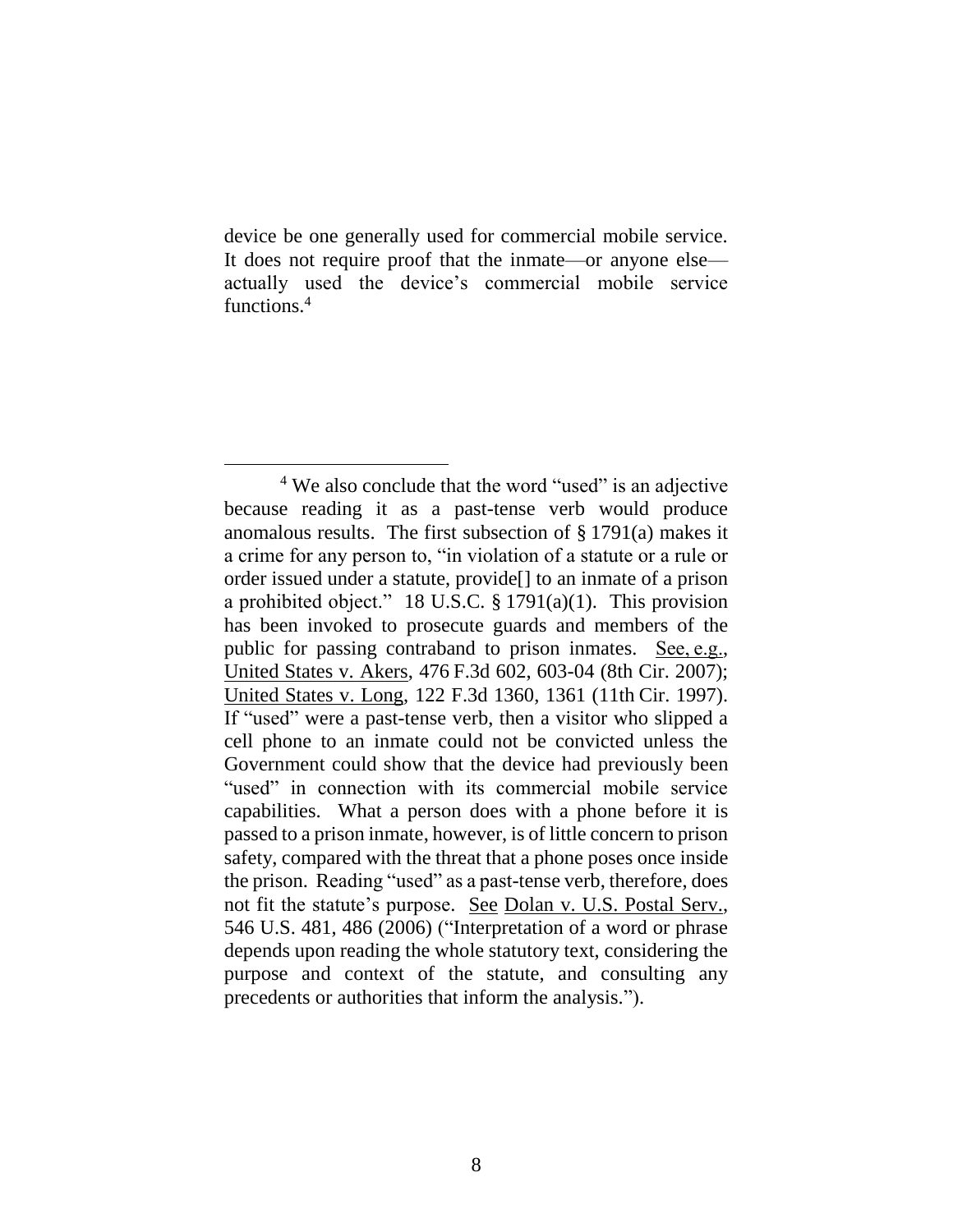In sum,  $\S 1791(d)(1)(F)$  prohibits the possession by inmates of devices, including cell phones, generally used to access commercial mobile service. 5, 6

Reading the entire clause, including the reference to commercial mobile service, further reveals that the word "phone" in  $\S$  1791(d)(1)(F) encompasses cell and mobile phones. Compare Mozilla, 940 F.3d at 36 (noting that the definition of "commercial mobile service" includes a service that uses radio signals to make the telephone network available to the public (citing 47 U.S.C.  $\S 332(d)(1)-(3)$  and In re Restoring Internet Freedom, 33 FCC Rcd. 311, ¶ 66)), with Cell Phone, Oxford English Dictionary (defining "cell phone"

<sup>5</sup> The words "or other" between the words "phone" and "device" show that a "phone" is an example of the type of device that the statute covers. 18 U.S.C. § 1791(d)(1)(F). The word "other" usually indicates that the term that follows it is "of the same kind as the item or person already mentioned." Other, Cambridge English Dictionary (2019) (online edition) ("Other can be used at the end of a list to show that there are more items without being exact about what they are."); see also Other, Oxford English Dictionary § A.5.c (2019) (online edition). Put differently, the word "other" often follows a specific example of the more general term that comes after it. See, e.g., 18 U.S.C. § 1726 (prohibiting unlawful collection of postage by "a postmaster or other person authorized to receive the postage of mail matter"); id. § 1752(c)(1)(B) (referring to "the President or other person protected by the Secret Service"). The word "other" in § 1791(d)(1)(F) thus reflects Congress's identification of a "phone" as an example of a "device used by a user of commercial mobile service . . . in connection with such service." 18 U.S.C. § 1791(d)(1)(F).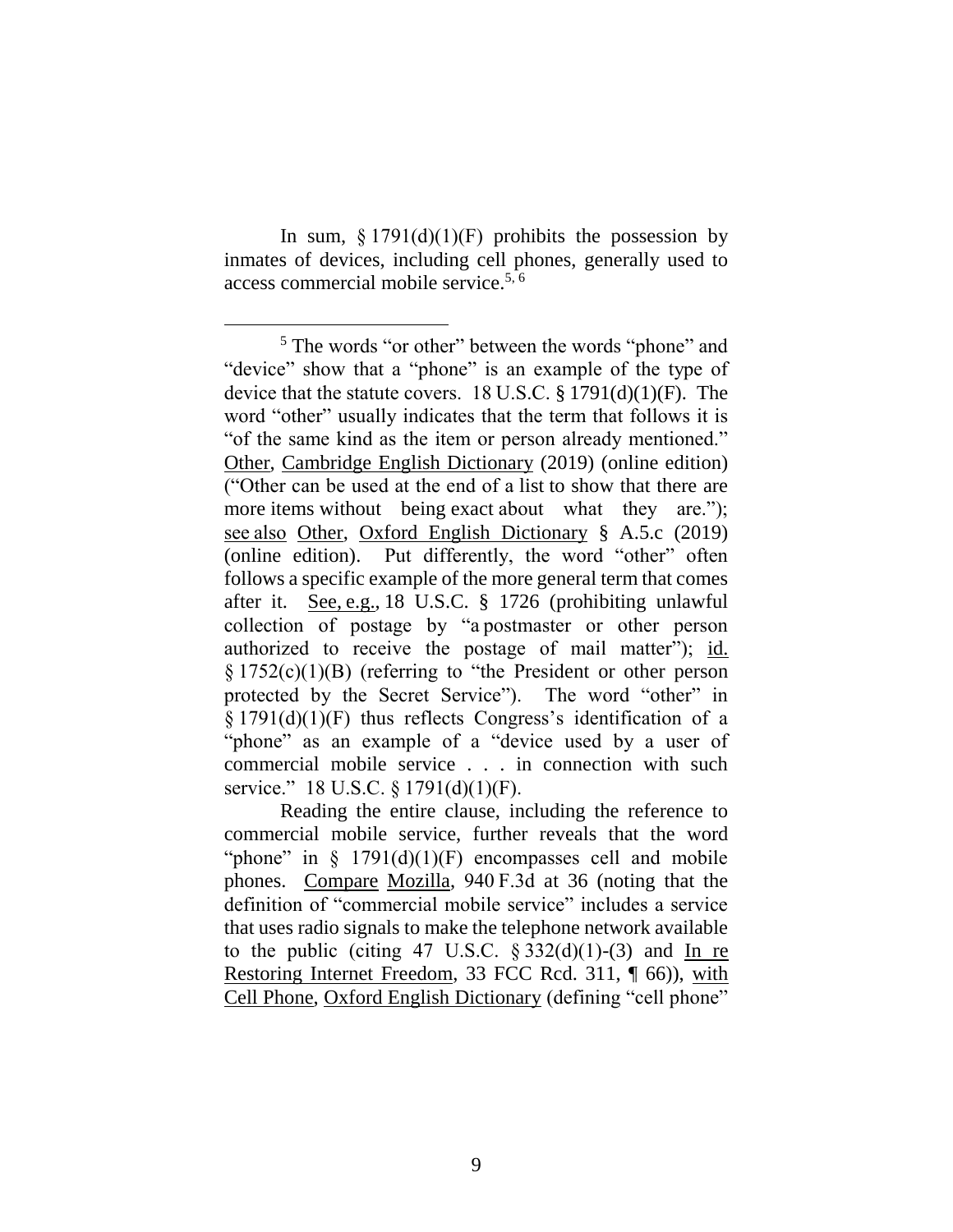The evidence established that Hendrickson possessed a "phone" within the meaning of  $\S$  1791(d)(1)(F). When a corrections officer found the phone on Hendrickson, the officer called an electronics technician, who confirmed that the device was "definitely" a phone. App. 108. A federal agent later examined the device, verified that it was able to power on, observed that it displayed an AT&T logo when starting up, and successfully made a call to 911 on it. See United States v. Vera-Porras, 612 F. App'x 402, 405 (8th Cir. 2015) (rejecting defendant's sufficiency challenge to this element and citing, inter alia, the T-Mobile logo on the phone and the jury's "common sense that an operational cell phone bears the logo of its commercial carrier"). This provided evidence sufficient

as "a portable wireless telephone that transmits and receives signals via a cellular network"), and City of Jefferson City v. Cingular Wireless, LLC, 531 F.3d 595, 607 (8th Cir. 2008) (collecting definitions of "cell phone" and "telephone"). We express no view as to whether the word "phone" in § 1791(d)(1)(F) encompasses devices other than cell and mobile phones.

<sup>&</sup>lt;sup>6</sup> We are aware of only one appellate case that has construed § 1791(d)(1)(F), United States v. Vera-Porras, 612 F. App'x 402, 405 (8th Cir. 2015). The opinion in that case assumed, without analysis, that a phone's commercial mobile service functions must previously be "used" for the phone to be contraband—but the case made this assumption only because the evidence that the phone had previously been so used was overwhelming. See id. Vera-Porras, therefore, does not meaningfully inform our interpretation of the statute.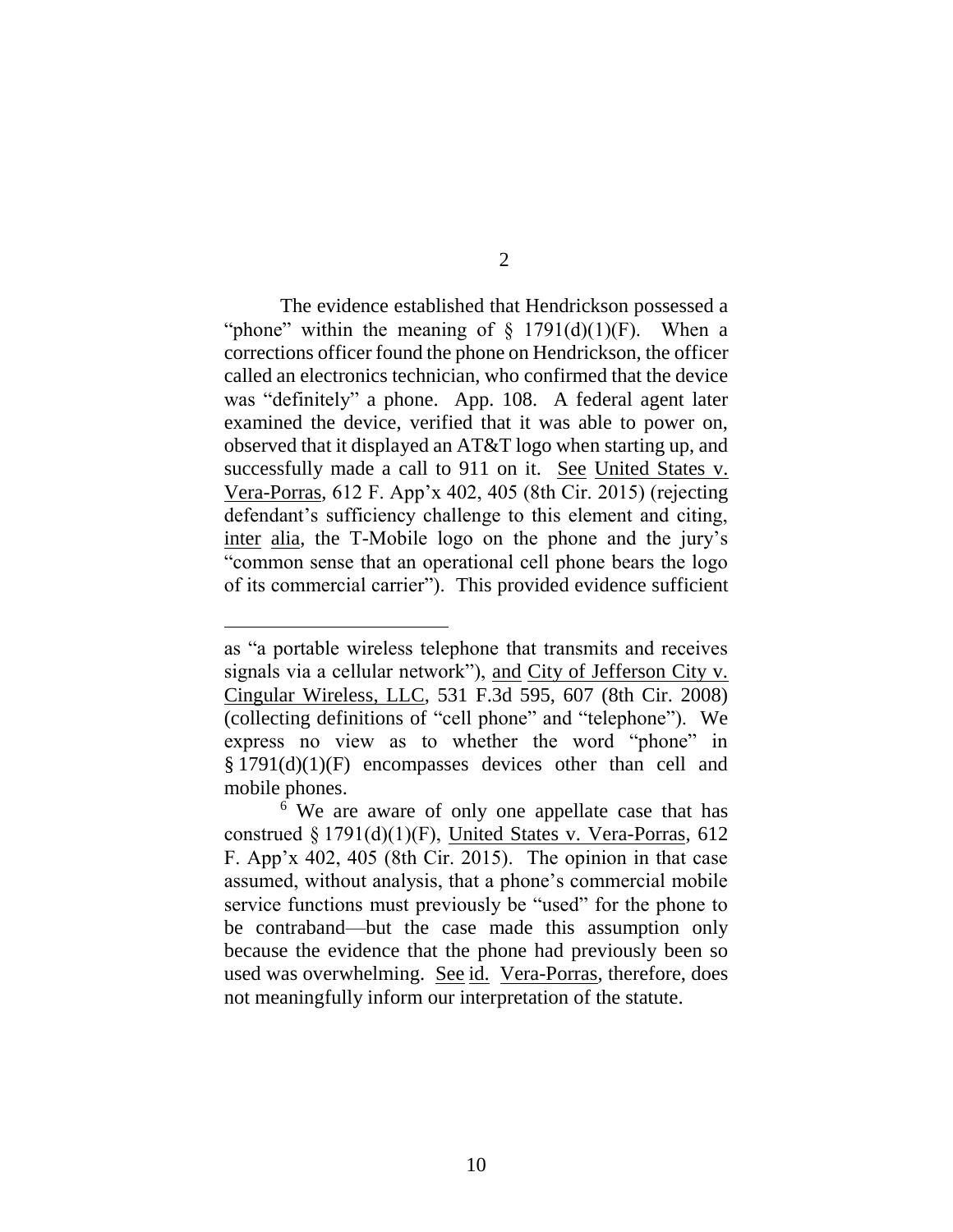for a reasonable juror to conclude that the device confiscated from Hendrickson was a phone, as defined by § 1791(d)(1)(F).<sup>7</sup>

For these reasons, the District Court correctly denied Hendrickson's motion for a judgment of acquittal because the evidence was sufficient to prove that he possessed a "prohibited object" under  $\S 1791(d)(1)(F)$ .

B

1

Hendrickson also argues that the evidence was insufficient to prove that he was an "inmate of a prison," as defined under § 1791, because he was, at the time of the offense, detained on territorial charges in a territorial facility. In Hendrickson's view, the statute applies only to inmates detained on federal charges or to inmates detained in federal facilities. We disagree.

To establish a violation of  $\S$  1791(a)(2), the Government must prove, among other things, that the defendant was "an inmate of a prison." 18 U.S.C. § 1791(a)(2). Section 1791(d)(4) defines a "prison" as "a Federal correctional, detention, or penal facility or any prison,

<sup>7</sup> Additionally, the jury heard evidence that the phone was password-protected and that a SIM card can be "[v]ery easily removed and very easily hidden**.**" App. 113. From this, a reasonable juror could infer that the phone had a user who sought to protect its use and that the phone had contained a SIM card and, therefore, was capable of accessing commercial mobile service.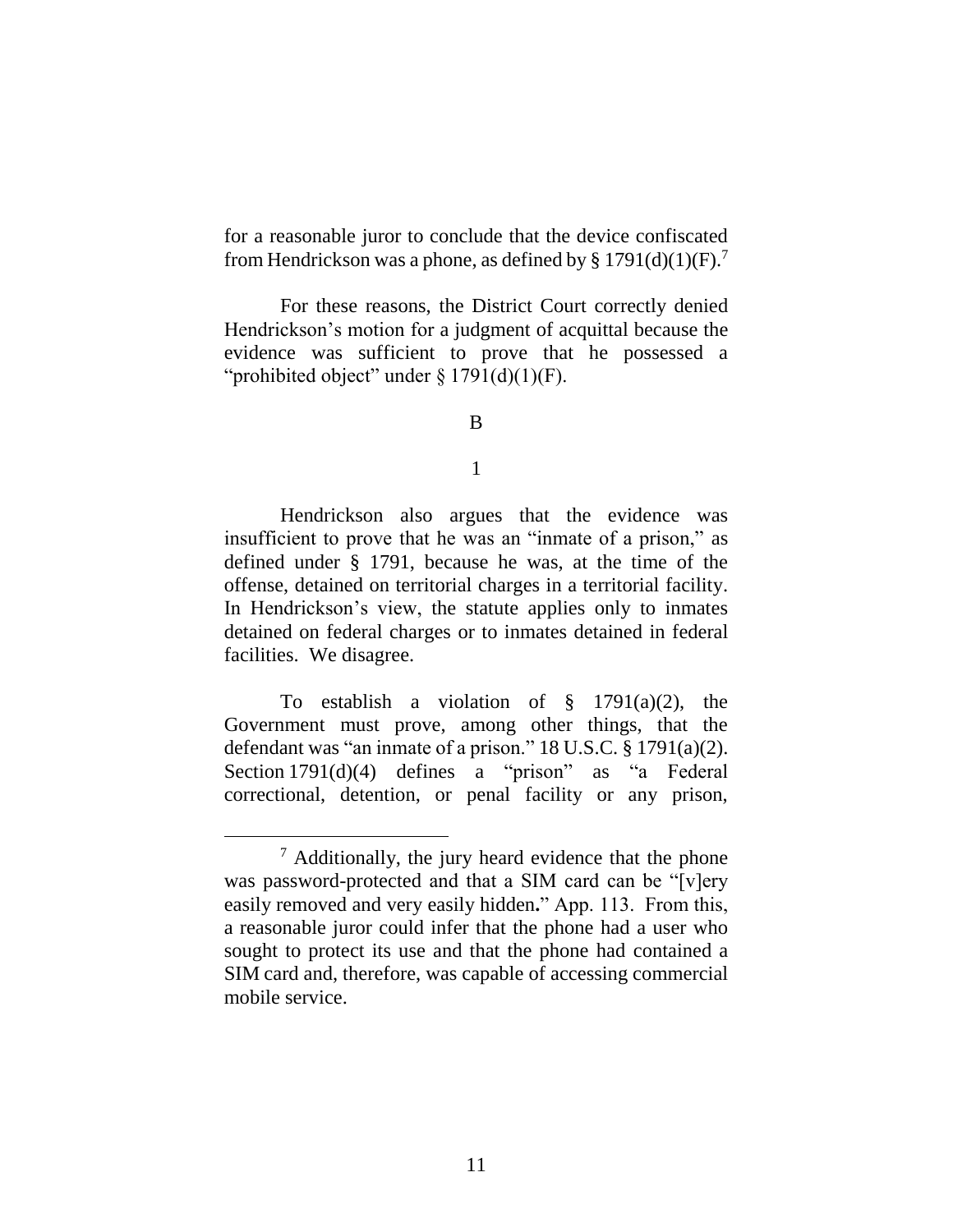institution, or facility in which persons are held in custody by direction of or pursuant to a contract or agreement with the Attorney General." 18 U.S.C. § 1791(d)(4). This term does not require the defendant to be detained pursuant to federal charges or to be detained in a federal facility. Rather, the defendant need only be detained in a facility in which federal prisoners are held. <u>See id.</u> § 1791(d)(4). This language reflects Congress's intent to extend the reach of § 1791 beyond federal prisoners and to capture the fellow inmates of federal prisoners.

An examination of § 1791's earlier iterations confirms this conclusion. From 1986 until 2006,  $\S 1791(d)(4)$  defined the term "prison" as "a Federal correctional, detention, or penal facility." 18 U.S.C. § 1791 (1988) (amended 2006). A 2006 amendment with the header "[e]xpanded jurisdiction for contraband offenses in correctional facilities" added to the end of § 1791(d)(4) the words "or any prison, institution, or facility in which persons are held in custody by direction of or pursuant to a contract or agreement with the Attorney General." Violence Against Women and Department of Justice Reauthorization Act of 2005, Pub. L. No. 109-162, tit. XI, § 1178, 119 Stat. 2960, 3126 (2006). This amendment makes clear that Congress intended to extend the statute's reach beyond federal prisoners and federal facilities.<sup>8</sup>

<sup>8</sup> When the federal criminal code was first codified into Title 18, § 1791 applied to any "Federal penal or correctional institution." An Act to Revise, Codify, and Enact into Positive Law Title 18 of the United States Code, Pub. L. No. 80-772, ch. 645, § 1791, 62 Stat. 683, 786 (1948). A 1984 amendment replaced the word "institution" with the word "facility" (along with other changes to the statute). See Continuing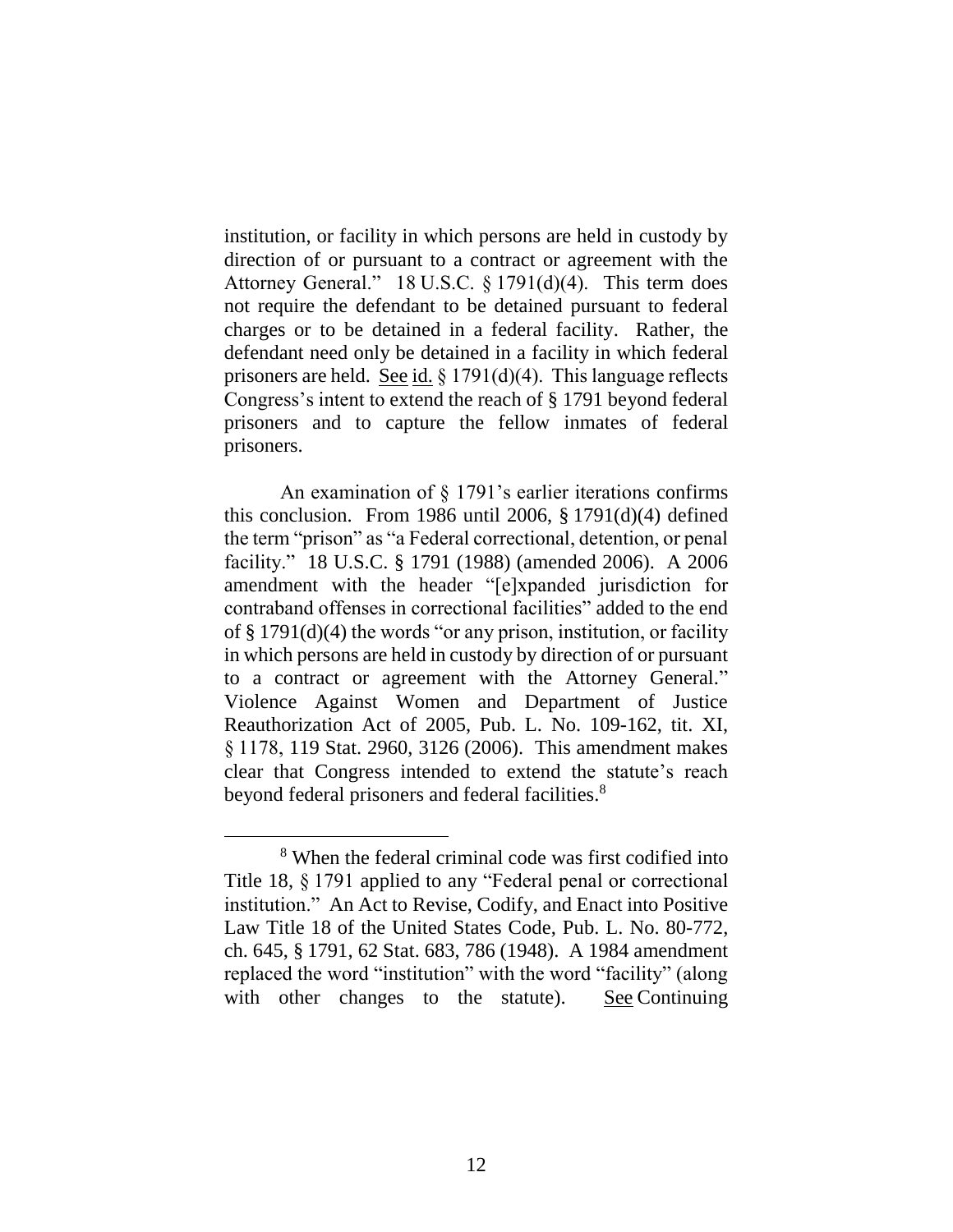This conclusion finds further support in the fact that § 1791(d)(4) differs from other definitions of the term "prison" in the federal criminal code. Section 1792, for example, prohibits prisoners from causing mutinies or riots, but it applies only to "Federal penal, detention, or correctional facilit[ies]." 18 U.S.C. § 1792. Other statutes follow a similar pattern. See, e.g., id. § 1072 ("Whoever willfully harbors or conceals any prisoner after his escape from the custody of the Attorney General or from a Federal penal or correctional institution, shall be imprisoned not more than three years."). This shows that Congress knows how to limit the reach of the criminal law to federal prisoners and federal facilities when it wishes to do so. See United States v. Davis, 139 S. Ct. 2319, 2329 (2019) (interpreting statutory language in light of "the broader context of the federal criminal code").

There are also sound reasons for applying the contraband statute to all inmates in all facilities where federal prisoners are held. In addition to cell phones, § 1791 prohibits inmates from possessing firearms, destructive devices, weapons, and drugs. See 18 U.S.C.  $\S 1791(d)(1)(A)$ -(D). Such contraband, when possessed by the co-inmates of federal prisoners—regardless of whether those co-inmates are

Appropriations for Fiscal Year 1985, Pub. L. No. 98-473, § 1109(a), 98 Stat. 1837, 2147-48 (1984). The definition was amended again in 1986, when it was revised to "a Federal correctional, detention, or penal facility." Criminal Law and Procedure Technical Amendments Act of 1986, Pub. L. No. 99-646, § 52(a), 100 Stat. 3592, 3607 (1986). That remained the definition until the 2006 amendment. This history reflects that Congress acted purposefully in expanding the reach of § 1791 through the 2006 amendment.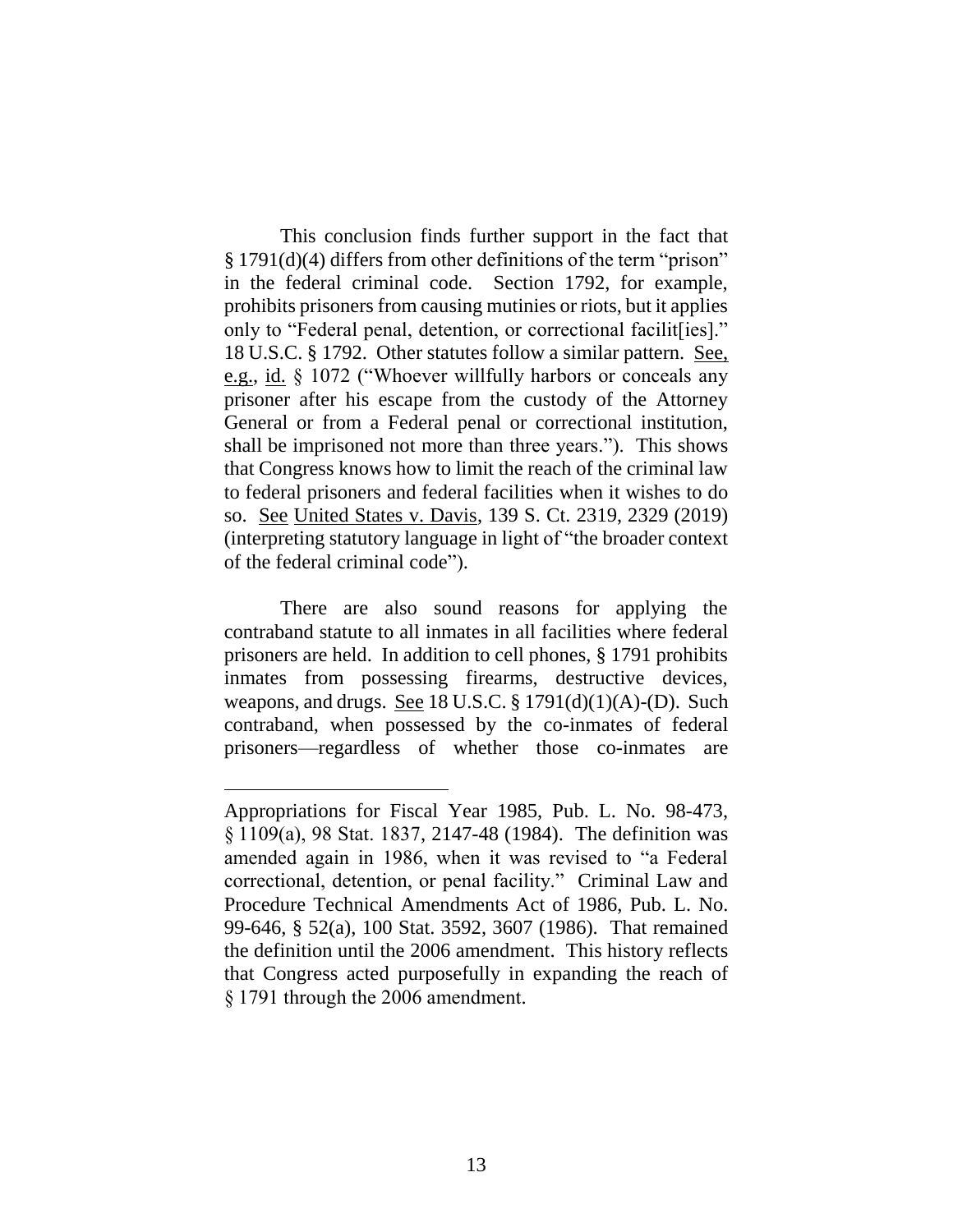themselves federal prisoners—endangers the safety of those federal prisoners. Ensuring the safety of federal prisoners and those who guard them, regardless of where the federal prisoners are housed, is a goal advanced through the 2006 amendment. Cf. United States v. Comstock, 560 U.S. 126, 137, 143 (2010) (referring to "Congress' power to act as a responsible federal custodian," which includes enacting laws for the safety of federal prisoners).

For these reasons, we hold that the term "inmate of a prison" in  $\S 1791(a)(2)$  is not limited to federal prisoners or to prisoners in federal facilities. 9

### 2

The evidence shows that Hendrickson was an "inmate of a prison" under § 1791. At trial, a Deputy with the USMS

<sup>9</sup> We previously stated in dicta that § 1791 "applies only to federal prisons." United States v. Holmes, 607 F.3d 332, 336 (3d Cir. 2010). There, the question was whether an additional scienter requirement should be read into a part of the statute that prohibits the possession of weapons. See id. at 335- 36. We rejected the defendant's argument because it was divorced "from any conceivable congressional concerns related to the presence of weapons in correctional institutions." Id. at 336. Specifically, we stated that the statute's scienter requirements should be read narrowly because the statute "applies only to federal prisons," where prison safety concerns are paramount. Id. This statement, which was made without any analysis of the text of  $\S 1791(d)(4)$  and which was not essential to the case's holding, pertains to the safety concerns of prisons generally, not just federal prisons.